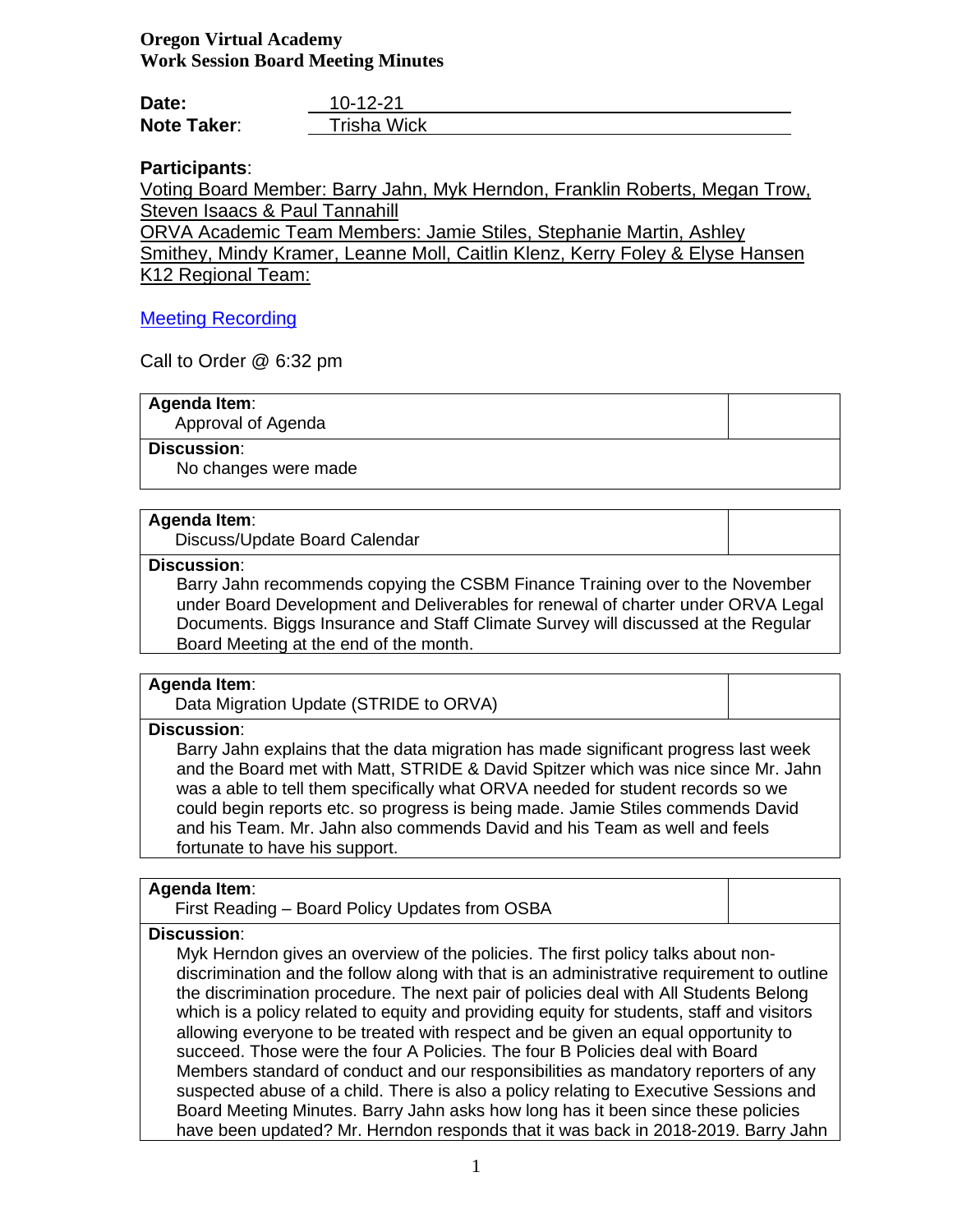explains that most of these policies are OSBA policies that relate to state law so it's just a matter of compliance. These policies will be adopted at the next board meeting. Mr. Herndon also provided CSBM with a copy of the fiscal managements policies which are in section D but are not being changed but will be addressed early next year. Mr. Jahn asks what do those policies impact and Mr. Herndon responds with things' like Board Meetings and the Board Members pay and how we invest funds.

# **Agenda Item**:

Update Process for Public Comments at Regular Board Meetings

# **Discussion**:

Barry Jahn explains that the work sessions will no longer have public comments, but the regular board meetings will be open to public comment. Jamie shares a PDF outlining OSBA Best Practices. The intention is to honor everyone's time so when speakers want to speak, they can guarantee a spot to make a public comment which will add structure. It will all be up to the Boards discretion whether they allow more time for public comments or not. Mr. Jahn clarifies that moving forward there will be a sign-up sheet/form that one could complete providing their name and subject prior to the next regular board meeting if they would like to make a public comment. Myk Herndon recommends adding this change to the policy library as well and Barry Jahn agrees.

# **Agenda Item**:

Executive Director Topics

# **Discussion**:

Jamie Stiles shares that the ISP Checks have been mailed. Mrs. Stiles apologizes to all staff for the delay. It highlighted that we needed cross training of essential functions of the school since in the past we had one person that took care of the ISP checks so we had to figure who to email and what account to use etc. Mrs. Stiles apologizes that it was frustration for many staff members.

Jamie Stiles shares that she is still working on the sick leave roll over and she does not know it's taking Insperity so long. Sherri Wheeler & Hallie Puncochar have been in contact with them as well to get a timeline with an update but have not heard anything new. Mr. Jahn questions whether the problem that we are trying to resolve with Insperity sick leave roll over a change in policy or is it glitch that we are trying to fix but there is no change. Jamie Stiles says it's both. When ORVA became a self-managed school, we became a part of the middle market which aligned us with a new group of people so that was the first hurdle. The second hold up was the state suggests 80 hrs. is the max amount of sick leave and all employees start with 80 hrs. so they thought it was a moot point to roll over that time since employees were receiving the max amount at the beginning of each school year. However, Nich Sutherland had worked with the Board to have that 40 hr. roll over since it was important to the staff and that was one of his big initiatives. And that item made it into the handbook. Hallie Puncochar will be working with Insperity to get some movement.

The Charter renewal update and general timeline was updated during the meeting while discussing the Board Calendar earlier on the agenda. Jamie Stiles informs the Board that there will be a public hearing initiated by NBSD which will entail some reporting from the leadership team and staff/student/parent testimony. Since the MOU was signed ORVA will be back on track with other schools. Myk Herndon feels that there needs to be discretion on terms of the charter until we are ready to do that. Barry Jahn agrees but understands that Jamie needs to be in the loop, so we have clear communication between both parties involved.

Jamie Stiles discusses reviewing the staff handbook section regarding communications guidelines and acceptable use policy since ORVA staff will be moving over to the Zoom phones and staff would like to put the app on their personal device but wants a clear distinction that staff will not be putting email or student related information on their personal devices. The Zoom app would allow a doorway so staff